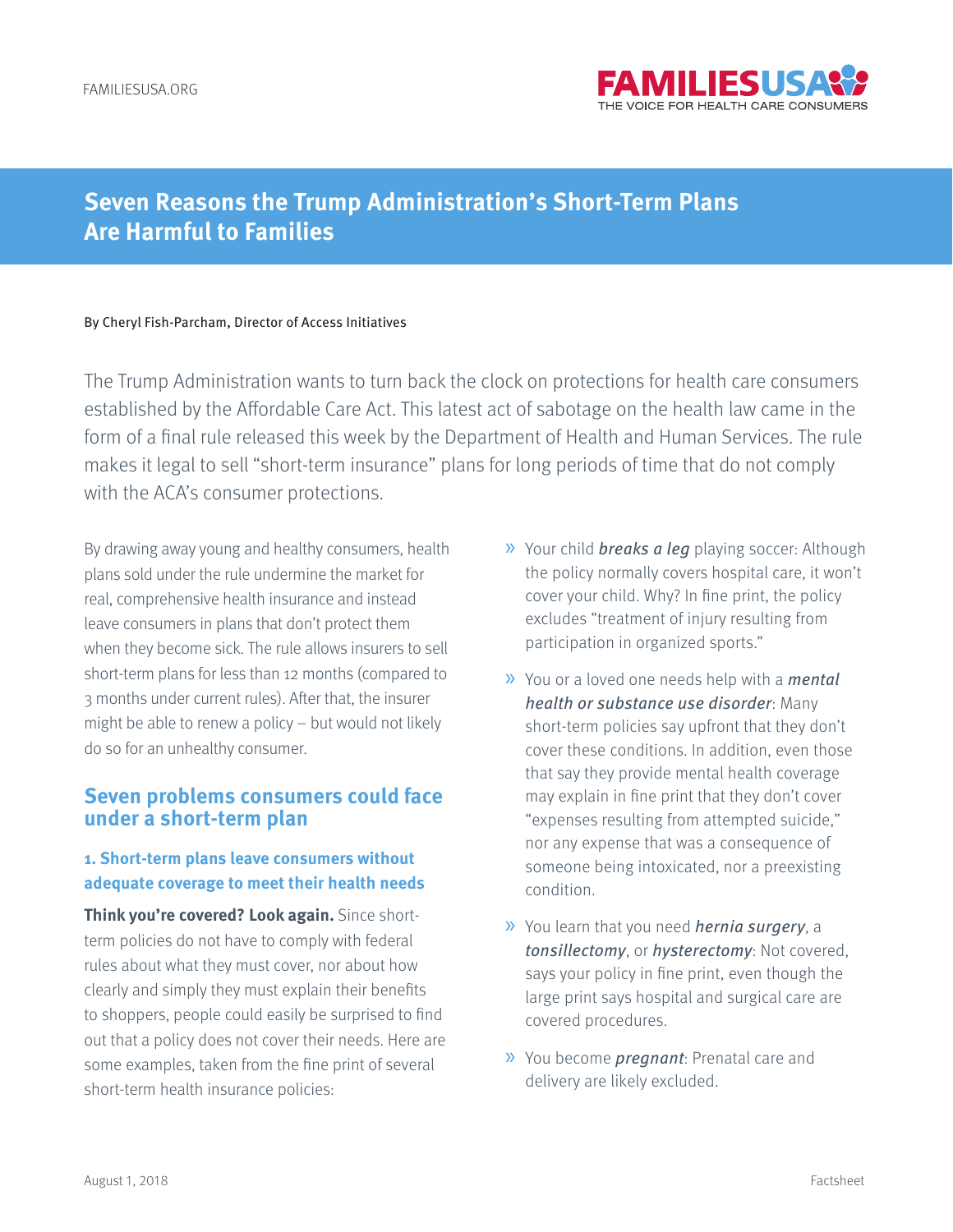- » Some policies say upfront that they don't cover prescription drugs: Prescriptions can cost lots of money.
- » For services that they do cover, policies often set low dollar limits on what they'll pay, leaving you with lots of uncovered expense.

The final rule requires short-term plans to provide a notice telling consumers to "Be Sure To Check Your Policy Carefully To Make Sure You Understand What The Policy Does And Doesn't Cover," but that's a very scant protection against these fine-print exclusions.

# **2. Preexisting condition exclusions and denials are the norm for short-term policies**

For instance, fine print often says a policy won't cover anything for which the consumer got medical care or advice about in the last five years. Moreover, even if the consumer didn't seek care, if they had any symptoms in the last five years, their condition won't be covered.

Beyond just denying care, short-term insurers can refuse to sell applicants a policy altogether. Shortterm insurers are allowed to ask lots of questions about an applicant's health status. If they don't like what they find out, they are not required to sell the individual or family a policy.

# **3. The insurer could retroactively cancel (rescind) a short-term policy**

Before the Affordable Care Act (ACA), health insurers sometimes retroactively cancelled health insurance policies, refusing to pay for any health care if the person had any undisclosed health conditions before they bought the policy – even if the person did not know they had a condition. This left consumers on the hook for major expenses.

For instance, before the ACA, when one patient developed lymphoma, his health insurer dug up a past, unrelated instance of gallstones (which the patient did not know about and had not disclosed) and so rescinded the policy. Health insurance "rescissions" – as they are called –are now illegal except in cases of fraud or intentional misrepresentation, but this federal protection does not apply to short-term policies.

#### **4. Short-term plans can price older people and less healthy people out of the market.**

Short-term plans are allowed to charge older people any price that they want – they can set premiums to price them out of the market. An important ACA reform was that it set limits on premium pricing for other individual insurance policies: Insurers can't charge older people more than three times the prices charged to younger people, and they can't price based on health status – but these rules do not apply to short-term plans.

# **5. Short-term insurers can make high profits at enrollees' expense**

Federal rules require real, comprehensive health insurance plans to spend most premium dollars on actual health care and quality improvement, as opposed to profits and overhead, but this rule does not apply to short-term insurance. Short-term insurers can profit as much as they like on enrollees' premium dollars and give them little protection in return.

# **6. Short-term insurance sales can undermine the market for comprehensive coverage**

People who know they will need care would be foolish to buy short-term policies, and in fact, are likely to be denied short-term plans. But if healthier consumers buy short-term policies and sicker people